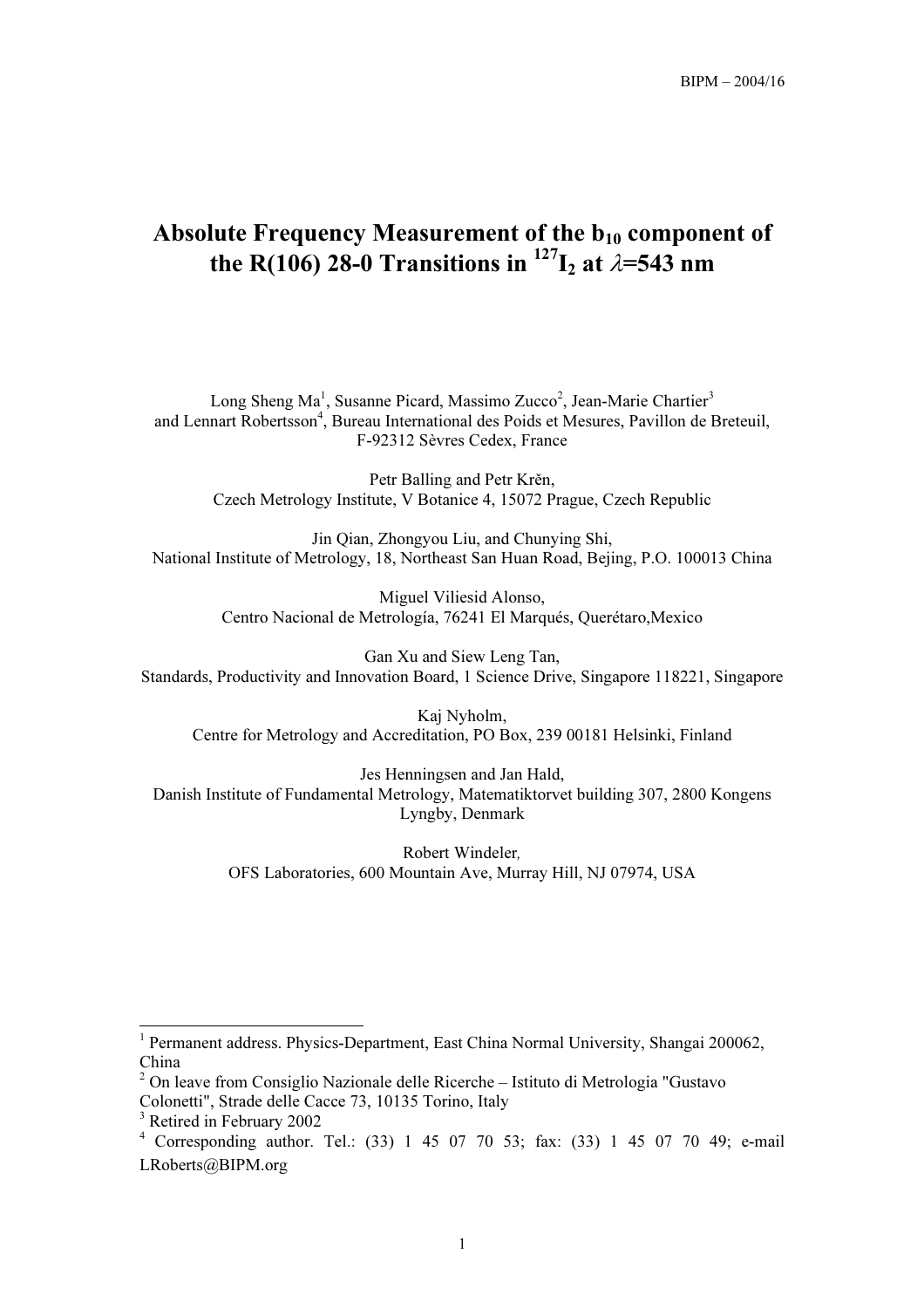## Abstract

An absolute frequency measurement of the  $b_{10}$  component in the R(106) 28-0 transitions in  $127$ <sub>I2</sub> at 543 nm has been made at the International Bureau of Weights and Measures. The mean frequency value found is  $f(b_{10})$  = 551 580 162 397.1 kHz,  $u_c$  = 4.6 kHz for the current group of lasers.

#### Introduction

The absolute frequency of this radiation has not been directly measured previously. However, two interferometric wavelength measurements have been made in the early nineties: one at the Physicalisch-Technische Bundesanstalt [1] and a second at the National Physical Laboratory [2].

The recent comb generation technique based on femto-second lasers provides a new opportunity to reduce the frequency uncertainty of this recommended radiation in a direct phase coherent frequency measurement. In 2002 a number of National Metrology Institutes were invited to the International Bureau of Weights and Measures (BIPM) for an absolute frequency determination of the 543 nm radiation to establish a more accurate value for the recommended frequency, and at the same time calibrate national standards at this wavelength. Lasers from the CMI (Czech Metrology Institute, Czech Republic), the NIM (National Institute of Metrology, China), the CENAM (Centro Nacional de Metrología, Mexico), the SPRING (Standards, Productivity and Innovation Board, Singapore), the MIKES (Centre for Metrology and Accreditation, Finland), the DFM (Danish Institute of Fundamental Metrology, Denmark) and the BIPM participated. Some characteristic parameters of these lasers are listed in Table 1.

| Institute                                                            | Laser                                             | Stab.<br>technique         | MIFS $(u)$<br>kHz / MHz                                        | PIFS $(u)$<br>kHz / Pa                                             | Ref.                   |
|----------------------------------------------------------------------|---------------------------------------------------|----------------------------|----------------------------------------------------------------|--------------------------------------------------------------------|------------------------|
| <b>CMI</b><br><b>CMI</b><br><b>DFM</b><br><b>NIM</b><br><b>MIKES</b> | PLG 1<br>PLG <sub>2</sub><br>DFM1<br>NIM1<br>MGI2 | 3f<br>31<br>31<br>31<br>31 | $-1.5(2.5)$<br>$-1.5(2.5)$<br>$-3.2(2.0)$<br>-2<br>$-3.0(2.0)$ | $-4.6(0.2)$<br>$-4.6(0.2)$<br>$-6.5(2.0)$<br>$-9.2$<br>$-4.6(2.0)$ | [3<br>[3<br>'2]<br>[2] |
| <b>SPRING</b><br><b>BIPM</b>                                         | 08A01/G10<br>BIG 1                                | FM<br>3f                   | $-0.4(1.8)$                                                    | $-8.1$<br>$-0.4(1.2)$                                              | [4]                    |
| NIM<br><b>CENAM</b>                                                  | NIM <sub>2</sub><br>SL-G 021                      | 2 mode<br>2 mode           |                                                                |                                                                    |                        |

Table 1 Participating institutes and lasers, where the applied stabilization method and the sensitivity coefficients for modulation induced frequency shifts (MIFS) and pressure induced frequency shifts (PIFS), with the associated measured uncertainties, are given.

#### Experimental and measurements

The experimental arrangement of the comb is based an a Kerr-lens mode-locked ring-laser with a repetition rate,  $f_{\text{rep}}$  of  $\sim$  740 MHz, pumped with 5 W from a single frequency continuous wave  $Nd:YVO<sub>4</sub>$  laser [5]. A decimetre long photonic-crystal-fiber [6] was used to expand the comb spectrum to include one full octave to allow determination of the carrierenvelope-offset frequency,  $f_{ceo}$ ; a typical signal to noise ratio from 40 dB to 50 dB in a 300 kHz bandwidth was obtained for the self-referencing signal [7]. All frequency generators and frequency counters used were referenced to a local hydrogen maser for which the frequency is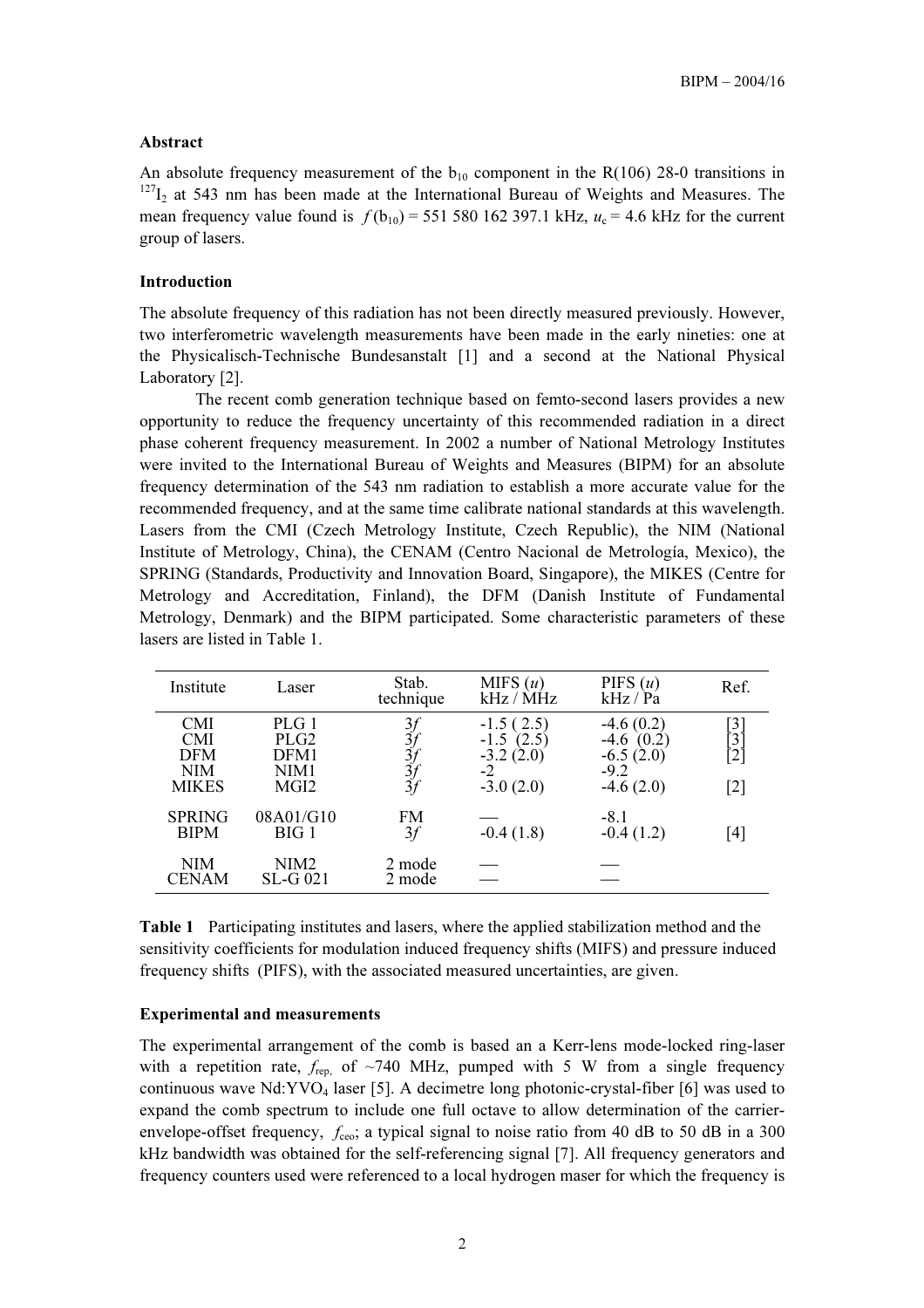known to 5 parts in  $10^{14}$ . Both the repetition rate and the carrier-envelope-offset frequency are phase-locked to the same maser. A counter gate-time of 1 second was used for the frequency measurements.

However, the reference component, a<sub>9</sub>, recommended in the MeP, appears to be a non-optimal choice due to the presence of two crossover resonances close to it [8]. As pointed out in [8] the R(106) 28-0 transition is in this respect a better choice since its large J value gives low intensity of the crossover lines. The  $b_{10}$  component is especially interesting, being well isolated from neighboring spectral components. Modulation amplitudes and iodine pressures corresponding to normal working conditions for each laser were used for the measurements.

### Results and discussion

The final frequency value is corrected and applies to a modulation width of 2.0 MHz and an iodine pressure of 4 Pa (0 °C). Due to the specific isotope mixture in each He-Ne tube, the accessible frequency ranges are not identical for all lasers, which made the use of different spectral components necessary. The measured frequencies, transferred to the  $b_{10}$  component, are depicted in Fig. 1. This figure shows that the frequency of DFM1 differs significantly from the average value. Before the absolute frequency measurement of DFM1, the laser was compared to MGI2 and BIG1 with a matrix measurement involving the group  $a_{11}$ ,  $a_{12}$ ,  $a_{13}$ , and  $a_{14}$  and the group  $a_{15}$ ,  $b_3$ ,  $b_4$ , and  $b_5$ . The average absolute frequency difference observed was less than 18 kHz for DFM1 versus MGI2 and less than 3 kHz for DFM1 versus BIG1. The lasers were then moved to a different laboratory for the absolute frequency measurements. It was observed that the beam paths through the  $I_2$  cell of DFM1 were misaligned after the relocation. The laser was realigned, but the discrepancy observed in Fig. 1 is possibly due to residual misalignment. The frequency of DFM1 is therefore considered here to be an outlier, and is not included in the calculated weighted average. The weights take into account the statistical uncertainty observed in the measurements of each laser as well as the uncertainty associated with the recommended frequency intervals used for the transfer to the  $b_{10}$ component. Finally, a general uncertainty due to the limited internal reproducibility, estimated to 5 kHz for each laser, has been included in the weights. The weighted mean value of the frequency, found for the present group of lasers, is in this way found to be

$$
f(b_{10}) = 551\,580\,162\,397.1\,\text{kHz}
$$
  $u_c = 4.6\,\text{kHz}.$ 

This frequency represents the estimated centre value of the group of lasers together with associated uncertainties. However, it should be noted that the group shows a dispersion (one standard deviation) of 7 kHz if all lasers with iodine temperature control are included and the DFM1 laser excluded. This latter value is indicative of the level of reproducibility that at present can be expected for this type of standard.

# Conclusion

The present results reinforce the choice of 543 nm lasers as a useful wavelength standard for the realization of the definition of the metre. Just as the 633 nm standard has been shown to be an excellent compromise between performance, cost and simplicity, there are reasons to believe that the 543 nm standards still have an important role to play in dimensional metrology for years to come.